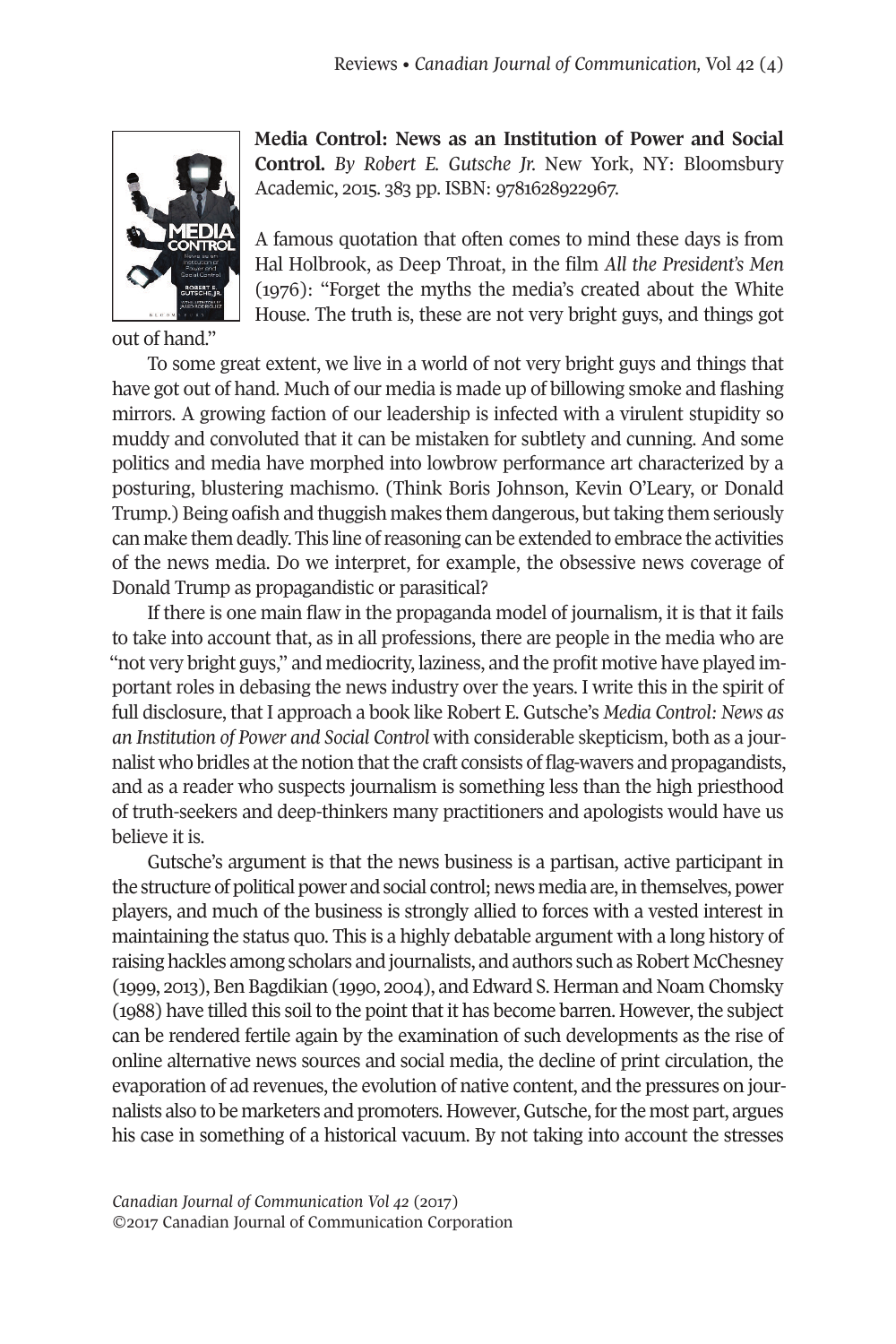and pressures placed upon journalists by the current economic climate ofthe industry, and the alternatives presented in the mainstream and evolving news media, he loses an opportunity to update our map of power and control.

Gutsche's case rests on the examination of selected news stories, mostly from second-tier, provincial U.S. news media. For example, he deconstructs such news stories as the coverage of the protests in Ferguson, Mo., and slanted writing about a black culture festival in south Florida with an eye toward tracking underlying biases and suppositions that mould journalists' outlooks. This is useful, and somewhat refreshing, in that much journalism commentary focuses on elites and draws conclusions that do not necessarily hold for the work of news media in the "provinces." Focusing on, say, the *New York Times* and PBS, orthe *Toronto Star* and CBC, fails to sample news media that likely serve most of the population.

However, at the same time, Gutsche does not offer any examples of, or commentary from, media that may be more resistant to manipulation by power interests, such as *The Guardian, Mother Jones*, National Public Radio, or the website *Truthdig*, some of which can be fairly strident in their pursuit of many of the same points made in this book. The relentless focus on negative examples makes it easy for a critic to discount, on the basis of political bias, Gutsche's arguments. Again, Gutsche tends to give the press too much credit in that he does not allow for stupidity, mediocrity, understaffing, or acculturation and colonization by business interests. Also, it is odd that a former journalist would not allow his subjects to address the issues and concerns raised by their work. A series of interviews with some of the journalists responsible for the work cited would have expanded the horizons of the book considerably. This would have given serious, thoughtful journalists the opportunity to offer constructive criticism, and for bad and inept ones to hang themselves with their tongues.

Finally, this would be a much more effective and readable work if it were written in a consistent style, and had been properly copy-edited. Some sentences and paragraphs are so convoluted and/or ungrammatical as to be nearly impenetrable. For example: "But to argue as journalists and scholars interested in normative and social scientific explanations of the news often do that I as the reporter and my editors did not operate with knowledge of how to craft news as a consumer product by using stories of shootings, poor grammar and police information would be misleading" (p.12). There are far too many passages like this that collapse in on themselves and force the reader to spend time decoding them. Also, the misspellings, grammatical mistakes, and recurring subject-verb disagreements ("baulks" for "balks," "university's" for "universities," "riled" for "roiled") are infuriating and distracting, and undermine the credibility of the writing. This could be a by-product of the author's tendency to vacillate between a lucid, narrative style and the kind of vague academic jargon that pretends to ideas so complex that they defy expression in plain English, when it is the complexity of plain English that is confounding the expression of the idea.

## **References**

Bagdikian, Ben. (1990). *The Media Monopoly* (4th edition). Boston: Beacon Press. Bagdikian, Ben. (2004). *The New Media Monopoly*. Boston: Beacon Press. Herman, Edward S., & Chomsky, Norm. (1988). *Manufacturing Consent*. New York: Pantheon.